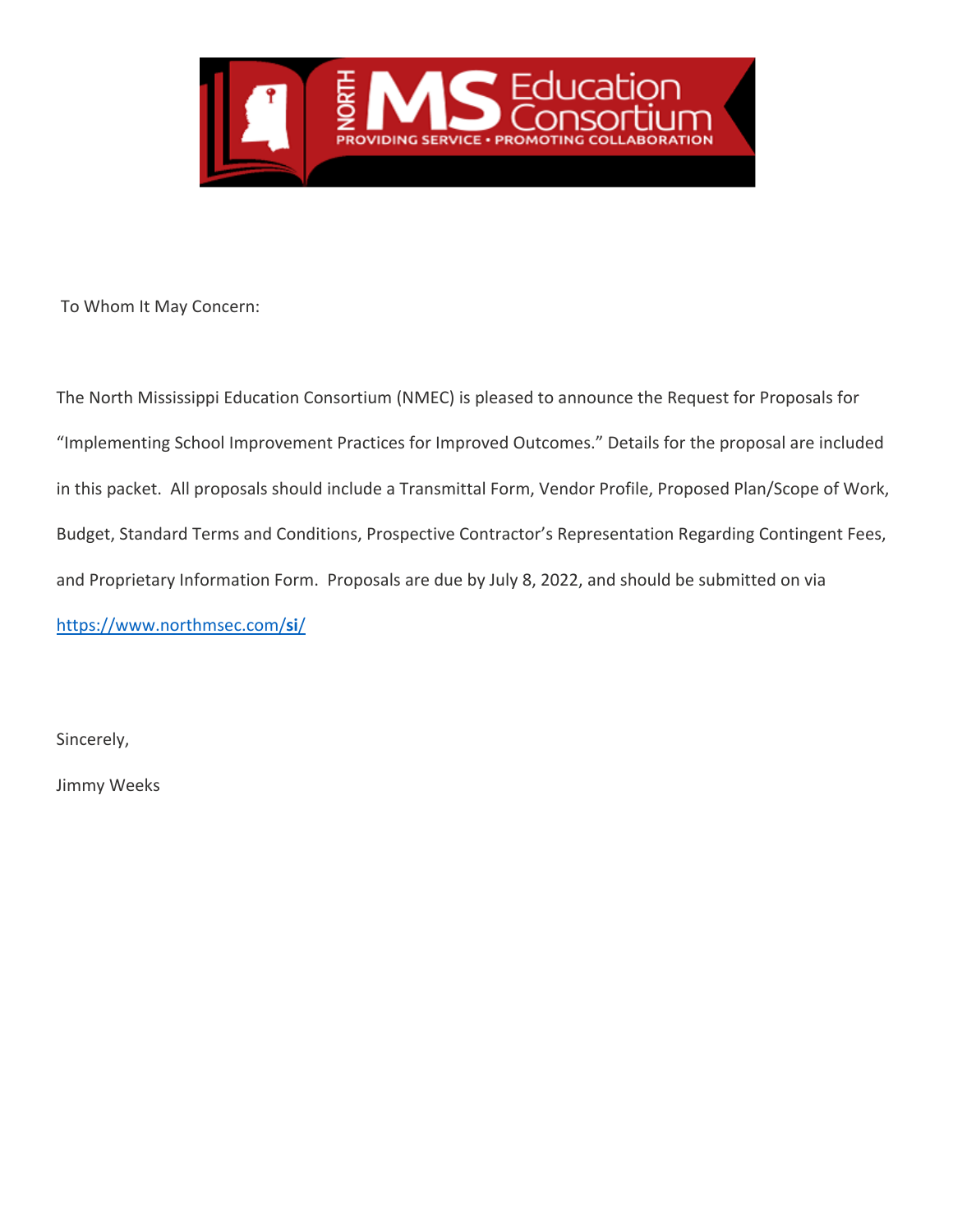# **Implementing School Improvement Practices for Improved Outcomes**

By my signature below, I hereby represent that I am authorized to and do bind the offering vendor to the provisions of the attached proposal. The undersigned offers and agrees to perform the specified personal and professional services in accordance with provisions outlined in the Request for Proposals (RFP). Furthermore, the undersigned fully understands and assures compliance with the Solicitation Conditions and Standard Terms and Conditions contained in the RFP. The undersigned is fully aware of the evaluation criteria to be utilized in awarding the contract.

\_\_\_\_\_\_\_\_\_\_\_\_\_\_\_\_\_\_\_\_\_\_\_\_\_\_\_\_\_\_\_\_\_\_\_\_\_\_\_\_\_\_\_\_\_\_\_\_\_\_\_\_\_ \_\_\_\_\_\_\_\_\_\_\_\_\_\_\_\_\_\_\_\_\_\_\_\_\_\_\_\_\_\_

Authorized Signature **Date**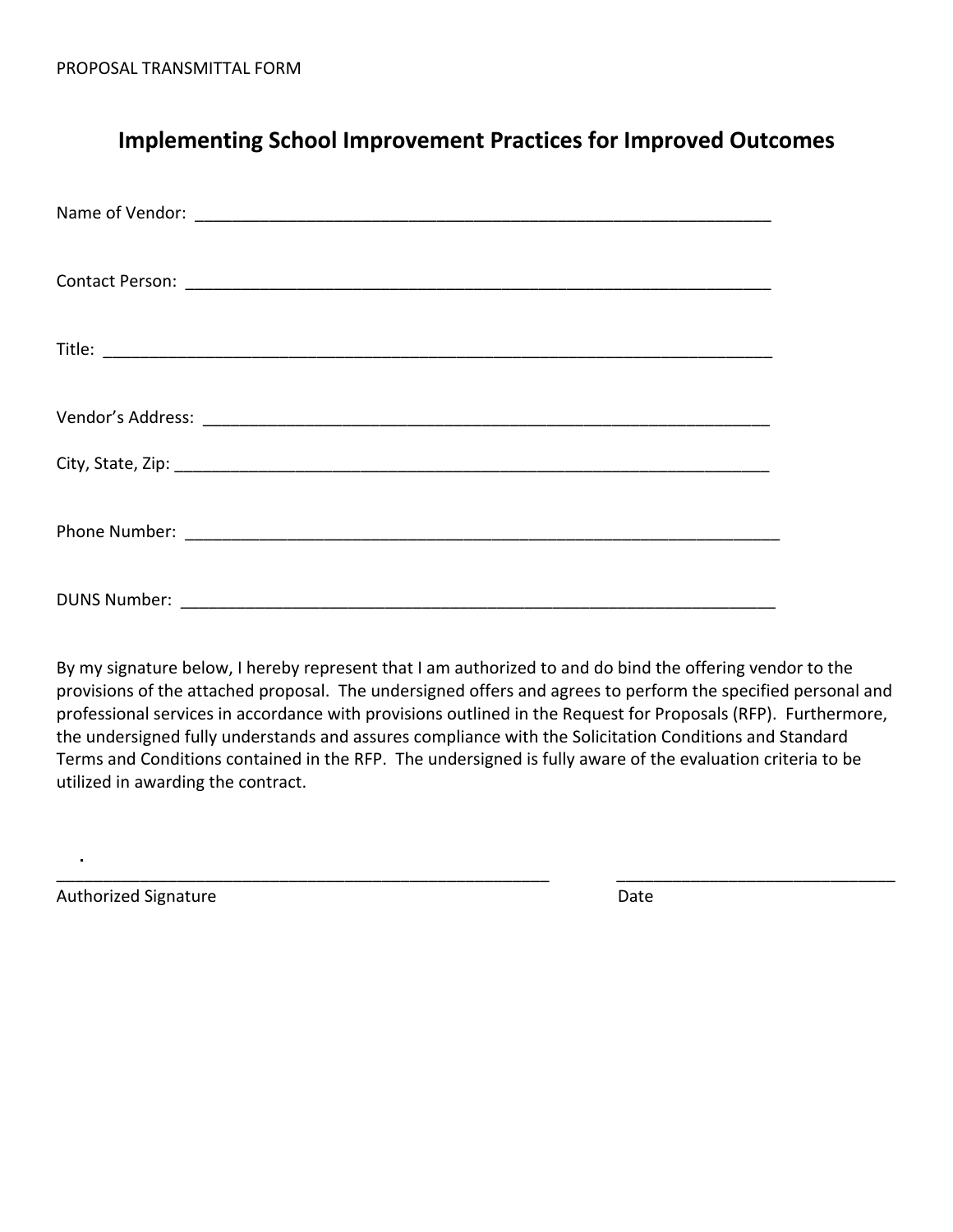The North Mississippi Education Consortium, on behalf of the Mississippi Department of Education (MDE), is seeking proposals for a tool to assess implementation of the school improvement framework and practices. This will support streamlining processes for monitoring implementation of school improvement practices by the SEA for schools and districts.

# **A. REQUEST FOR INFORMATION**

Questions concerning the RFP should be sent to Susan Scott sscott@olemiss.edu. The deadline for submitting written questions will be **June 24, 2022 at 5:00 p.m**. All responses to questions will be answered and posted on the NMEC RFP page for this proposal.

# **B. DUE DATE for Proposal**

The proposal must be submitted on the NMEC RFP page by **July 8, 2022, at 11:59 p.m**.

# **C. RESPONSIBILITY OF THE OFFERING ENTITY**

- Ensure that all competitive proposals, within the deadline, will be accepted.
- Proposals will not be accepted after the deadline.
- Incomplete proposals will not be evaluated.
- NMEC will not share trade secrets, as noted in Part VII-Proprietary Information.
- Intent to award by July 14, 2022 via email.

# **D. SCOPE OF WORK AND RESPONSIBILITIES**

• Background:

The North Mississippi Education Consortium (NMEC) is a non-profit Regional Education Service Agency that serves as a partner with the Mississippi Department of Education (MDE). Our goal is to provide support for MDE in serving school districts across the state.

### • **Purpose of this project is to:**

- Provide a process for specified schools (Comprehensive Support and Improvement- CSI and/or Targeted Support and Improvement- TSI) to measure effectiveness of implementation of MDE determined practices aligned to the Four Domains for Rapid School Improvement
- Provide school support/training (hybrid, virtual, face to face) on how to access, administer, and analyze survey data results to identify and prioritize strategies that prompt rapid results (beginning - throughout the year)
- Identify focus priorities/indicators by utilizing the Four Domains for Rapid School Improvement
- Assess school implementation of indicators aligned to the Four Domains for Rapid School Improvement practices to identify trends toward positive student outcomes
- Identify targeted feedback specifically aligned to the Four Domains for Rapid School Improvement and MDE determined indicators of effective practice
- Provide the MDE with an executive summary of school data results following each assessment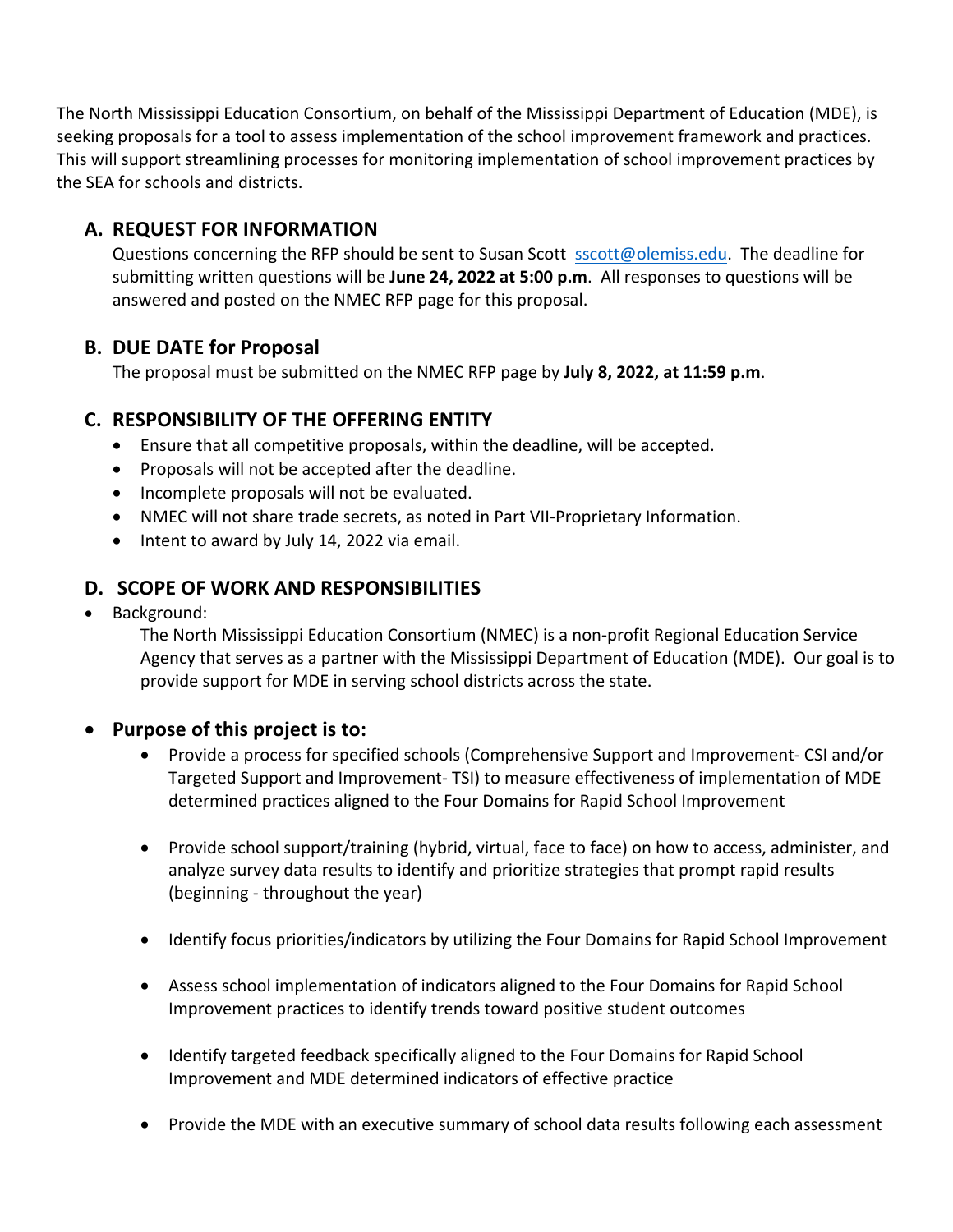• Provide the MDE with an implementation plan and applicable timelines for the project that aligns with program purpose

### **E. TIME FRAME**

The contractual period will be during July 1, 2022- September 30, 2024, depending on funding availability and satisfactory of services rendered. In the event the MDE needs additional professional services as outlined in this contract/proposal and a mutually acceptable expansion of the RFP services can be arranged with both parties, then additional services/years may be added. A contract will be awarded to the vendor whose proposal is determined to be the most advantageous to MDE, considering the price and the evaluation factors outlined in the RFP.

# **F. TYPE OF CONTRACT**

The contract will be a fixed price contract. Contractual terms will be discussed and negotiated after award.

# **G. CONTRACTOR REQUIREMENTS**

The contractor will be responsible for all tasks required to complete the project as described in the Scope of Work.

# **H. FORMAT AND PROCEDURE FOR DELIVERY OF PROPOSAL**

- The proposal will consist of:
	- **Part I-** Proposal Transmittal Form- This form (attached) should serve as the cover page of the vendor's proposal.
	- **Part II-** Vendor Profile- The Vendor Profile shall provide satisfactory evidence of the vendor's capability to manage and coordinate the types of activities and to provide the services described in this RFP in a timely manner. Special attention should be given to the Qualifications sections of this RFP. A discussion shall include a description of the vendor's background and relevant experience as related to the described activities. A description and details of the relevant experience shall be included. A minimum of three (3) references and resumes of all personnel to be assigned to the project shall be provided. References will be contacted and interviewed according to the services provided. Samples of previous work may be included.
	- **Part III-** Proposed Plan- The proposal shall provide a detailed plan describing how the services will be performed to meet the requirements of the RFP. The description shall encompass the requirements of Part I and Part II of this RFP. The proposal must detail the number of staff proposed, include a detailed plan of how each will be included in the process, and provide documentation of each staff member's expertise in the content area assigned. The proposal shall include a detailed timeline of services that is prepared and organized in a clear and concise manner and is easily understandable. The proposal shall address the tasks to be accomplished, processed to be undertaken to accomplish those tasks, and a proposed timeline for completion.
	- **Part IV-** Budget- The budget shall include the cost proposal and must encompass all requirements of this RFP. The vendor must submit a budget narrative/cost proposal that addresses all costs for services, expenses, and products specified in this RFP. In addition, a budget summary should be completed for the proposal.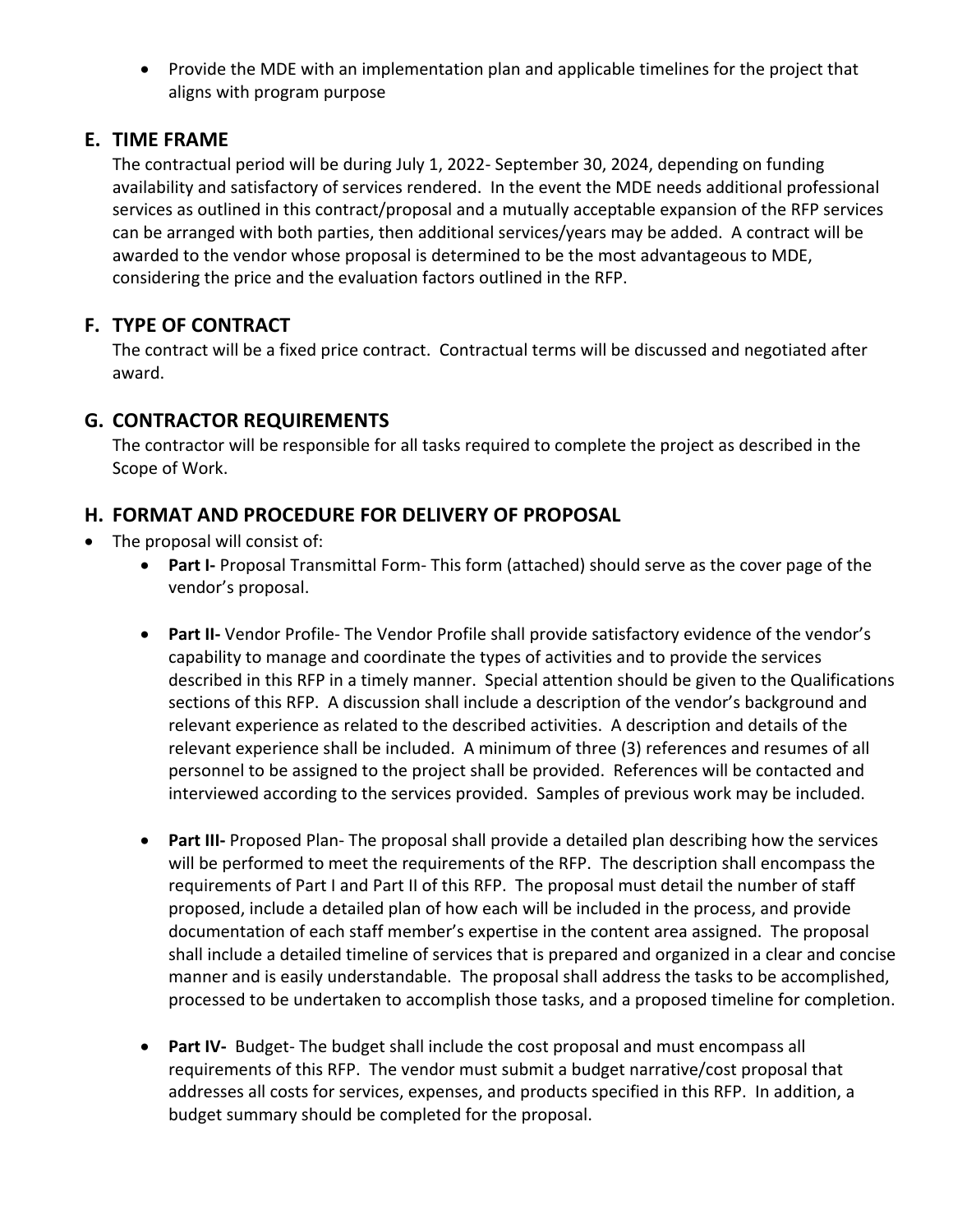- **Part V-** Standard Terms and Conditions- By completing the Standard Terms and Conditions, the vendor indicates agreement with the terms and conditions set forth in this RFP. If the vendor objects to any of the terms and conditions, the vendor shall so state and shall indicate any revisions desired by the vendor. Please note that any revisions shall be considered an adequate cause for the rejection of the proposal.
- **Part VI-** Prospective Contractor's Representation Regarding Contingent Fees- This form shall be completed and attached to the RFP response.
- **Part VII-** Proprietary Information This form must be completed and attached to the RFP response.

# **I. ACCEPTANCE OF PROPOSALS**

NMEC/MDE reserves the right, in its sole discretion, to waive minor irregularities in proposals. A minor irregularity is a variation of the RFP, which does not affect the price of the proposal, or give one party an advantage or benefit not enjoyed by other parties, or adversely impacts the interest of MDE. Waivers, when granted, shall in no way modify the RFP requirements or excuse the party from full compliance with the RFP specifications and other contract requirements if the party is awarded the contract.

*NMEC/MDE reserves the right to award the proposal for professional education services (or portions) to one or more than one vendor.*

# **J. REJECTION OF PROPOSALS**

A proposal shall be rejected in whole or in part when it is determined to not be in the best interest of the MDE. Reasons for rejecting a proposal include(s), but are not limited to:

- The proposal contains unauthorized amendments to the requirements of the RFP.
- The proposal is conditional.
- The proposal is incomplete or contains irregularities, which make the proposal indefinite or ambiguous.
- The proposal is not signed by an authorized representative of the party.
- The proposal contains false or misleading statements or references.
- The offering vendor is determined to be non-responsive.
- The proposal price is clearly unreasonable.
- The products or service item offered in the proposal is unacceptable by reason of its failure to meet the requirements of the specifications or permissible alternates or other acceptable criteria set forth in the RFP.
- The required number of proposals was not submitted.

*Exceptions: The NMEC/MDE reserve the right to reject any and all proposals, to negotiate with the best proposed offering vendor to address issues other than those described in the proposal, to award a contract to other than the low offering vendor, or not to make any award if it is determined to be in the best interest of the MDE.*

### **K. DISPOSITION OF PROPOSALS**

All submitted proposals become the property of NMEC/MDE and will not be returned to the offering vendor.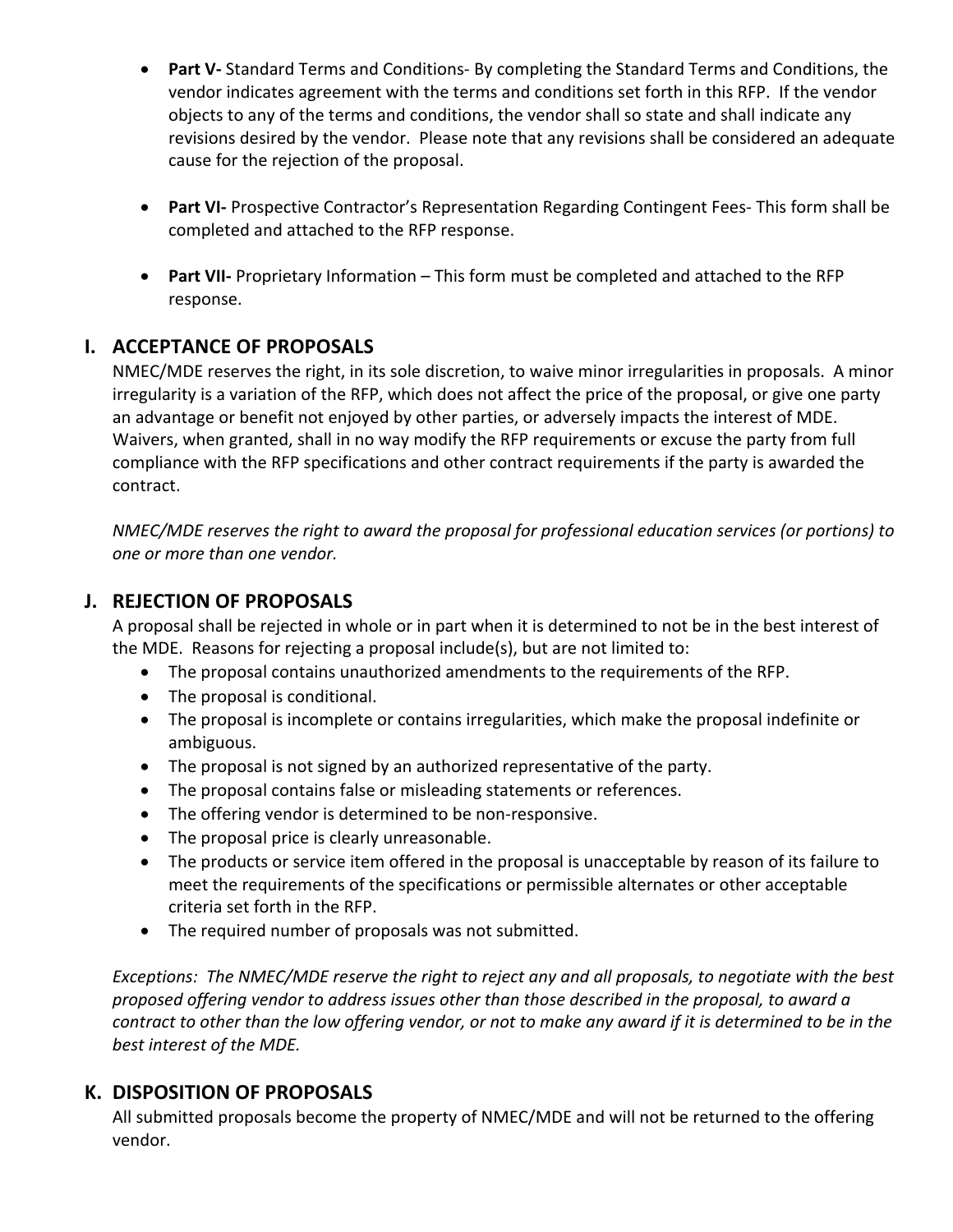# **L. CONDITIONS OF SOLICITATION**

The release of the RFP does not constitute an acceptance of any offer, nor does such release in any way obligate the NMEC/MDE to execute a contract with any other party.

The offering vendor shall assure compliance with the following conditions of solicitation:

- 1. Any proposal submitted in response to the RFP shall be in writing.
- 2. The NMEC/MDE will not be liable for any costs associated with the preparation of proposals or negotiations of contract incurred by any party.
- 3. The award of a contract for any proposal is contingent upon the following: Favorable evaluation of the proposal,  $\bullet$  Approval of the proposal by the NMEC/MDE  $\bullet$  Successful negotiation of any changes to the proposal as required by NMEC/MDE
- 4. Likewise, NMEC/MDE also reserves the right to accept any proposal as submitted for a contract award, without substantive negotiation of offered terms, services, or prices. Therefore, all parties are advised to propose their most favorable terms initially. Discussions may be conducted with offering vendors who submit proposals determined to be reasonably susceptible of being selected for the award for the purpose of clarification to assure full understanding of, and responsiveness to, the solicitation requirements, but proposals may be accepted without such discussions.
- 5. Any proposal received after the time and date set for receipt of proposals is late. Any withdrawal or modification of a proposal received after the time and date set for receipt of proposals at the place designated for receipt is late. No late proposal, late modification, or late withdrawal will be considered.
- 6. Bidders shall acknowledge receipt of any amendment to the solicitation by signing and returning the amendment with the bid, by identifying the amendment number and date in the space provided for this purpose on the bid form, or by letter. The acknowledgment must be received by NMEC by the time and at the place specified for receipt of bids.
- 7. The bidder certifies that the prices submitted in response to the solicitation have been arrived at independently and without – for the purpose of restricting competition – any consultation, communication, or agreement with any other bidder or competitor relating to those prices, the intention to submit a bid, or the methods or factors used to calculate the bid prices.
- 8. NMEC/MDE reserves the right to cancel the contract, at any time, with ten days prior written notice. The contract awarded under this Request for Proposal (RFP) is contingent on the availability of funds to NMEC/MDE for this project. In the event funds are not available, any contract resulting from this RFP will become void immediately.
- 9. NMEC/MDE reserves the right to award the entire contract to one vendor or to award the separate contracts for the RFP professional services based on the rubrics (disciples, services, requests) to multiple vendors based on the outcome of the evaluation process or state needs.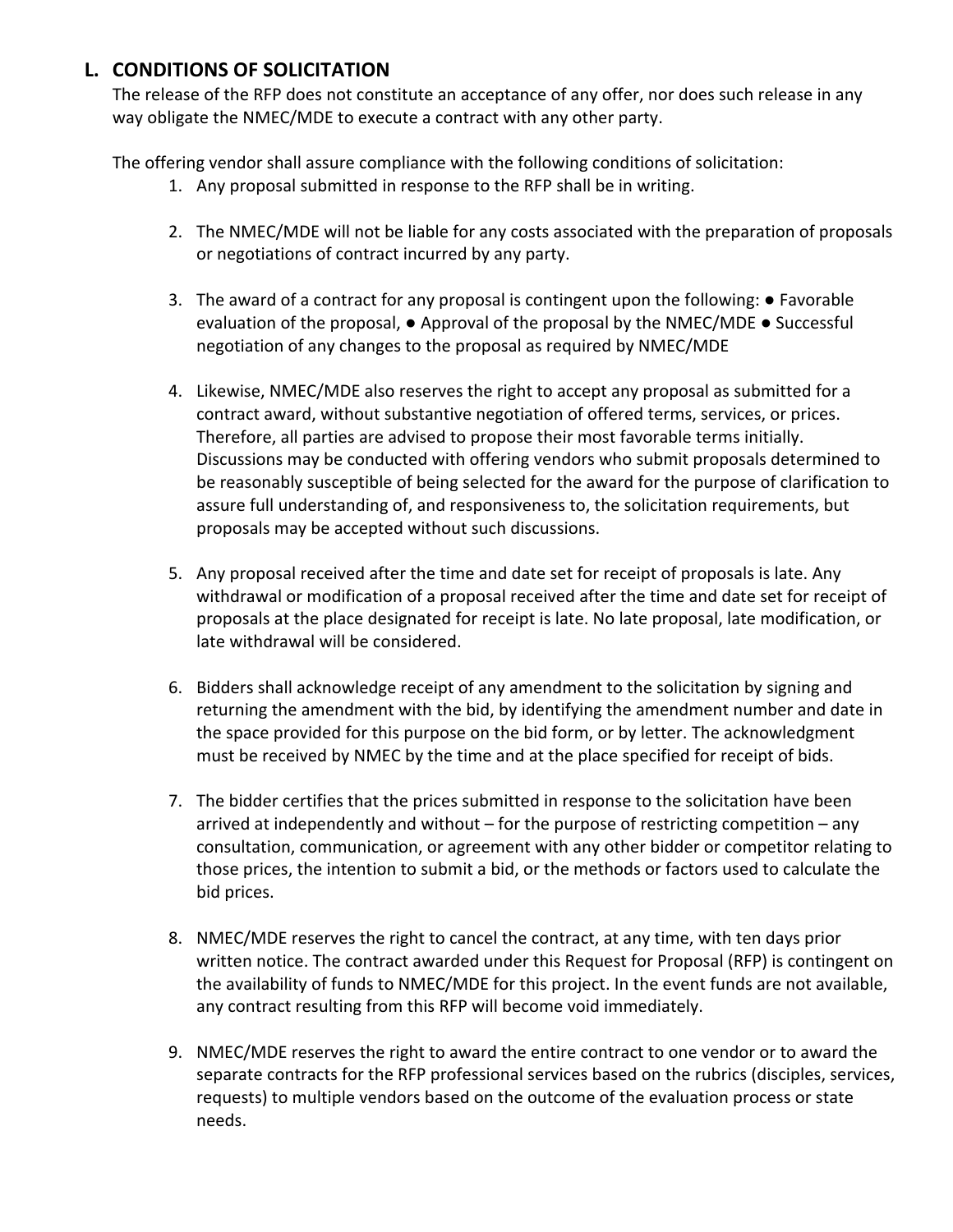- 10. Contract Agreement The proposal will serve as the contract unless otherwise agreed upon by both parties.
- 11. NMEC/MDE will be responsible for:
	- a. Providing a contact person to work with the successful contractor(s) to ensure quality control,
	- b. Provide and approve time frames and work plans
	- c. Provide available information to assist the contractor.

# **M.QUALIFICATIONS**

The offering vendor shall provide the following minimum information:

1. The name of the offering vendor, the location of the offering vendor's principal place of business,

2. The age of the offering vendor's business and average number of employees,

3. The abilities, qualifications, and experience of all persons who would be assigned to provide the required services (with resumes),

4. A listing of other contracts under which services similar in scope, size, or discipline to the required services were performed or undertaken within the past three years, as specified in the Request for Proposal, three references; and,

5. A plan giving as much detail as is practical explaining how the services will be performed.

# **N. CRITERIA FOR EVALUATION OF PROPOSALS**

NMEC/MDE reserves the right to accept, reject, or negotiate any or all offers on the basis of the evaluation criteria contained within this document. The final decision to execute a contract with any party rests solely with NMEC/MDE partnership. Proposals submitted by the specified time and containing the seven parts described in the Format and Procedure for Delivery of Proposal section shall be evaluated by an Evaluation Committee selected by NMEC.

The specific criteria that will be used in evaluating the merits of the proposals are listed below. The criteria are weighted to yield a total of 100 points and shall include the following:

- 1. Quality of Product or Services– 20 points
- 2. Ability to Support Requirements of the RFP/State of MS 20 points
- 3. Pricing/Cost Effectiveness 20 points
- 4. Completed Bid Submission– 10 points
- 5. Previous Experience/Provider References- 30 points

Awards shall be made to the responsible offering vendor(s) whose proposal(s) is/are determined to be the most advantageous to NMEC/MDE, taking into consideration the price and the evaluation factors set forth.

Minimum Submission Requirements:

The proposal shall include:

- A. Company's ability or approach to support the goals and expectations of NMEC/MDE
- B. General implementation plan
- C. Company's capacity to provide consultants required to provide teacher/student support
- D. Qualifications of company
- E. Key personnel who will be involved in the project with resumes attached
- F. Pricing should be specified for subsequent years of service beyond the initial implementation year.
- G. Plan addresses processes for adjusting staff and/or activities that do not meet the needs of NMEC.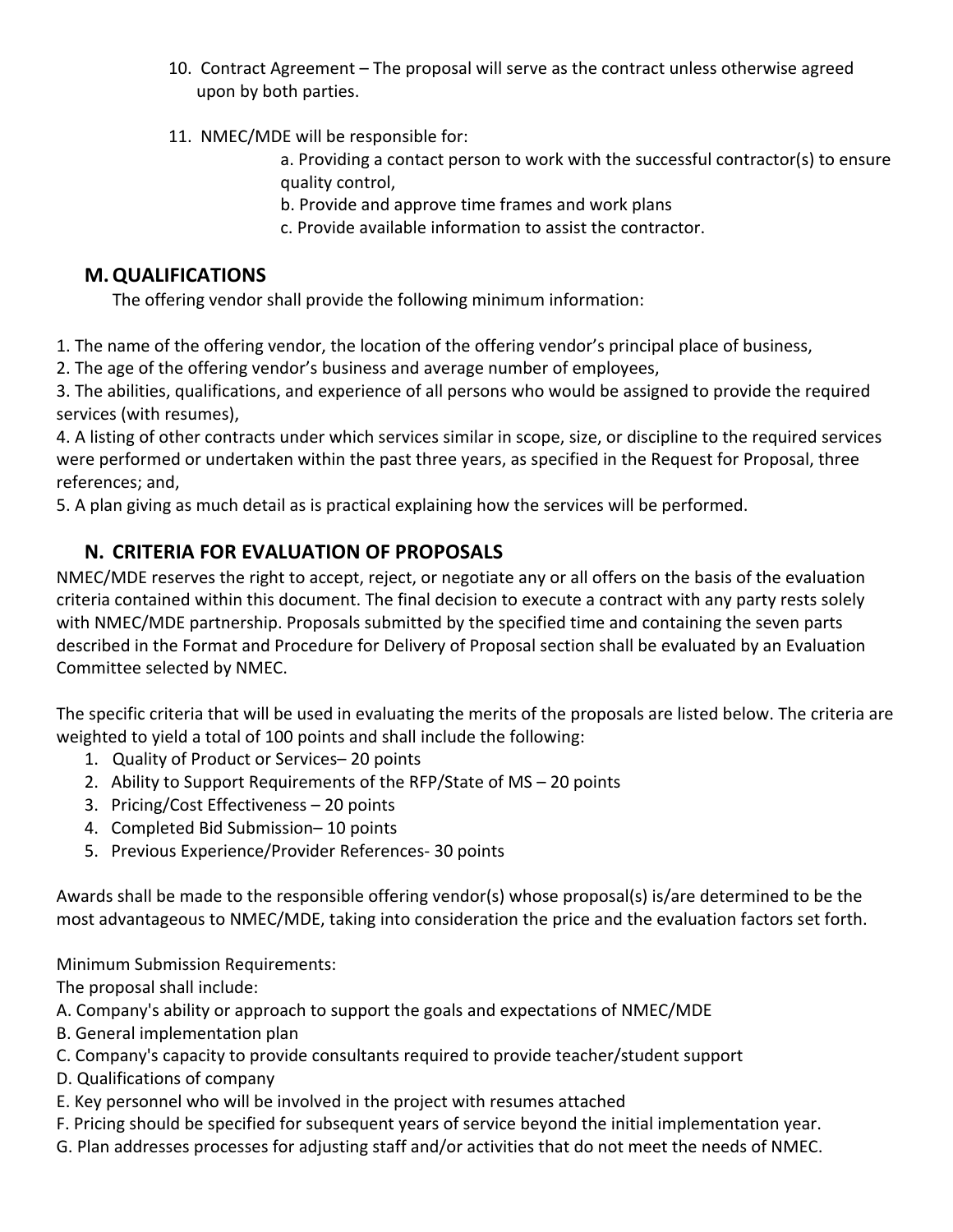H. Minimum attachments should include: a. Resumes of all personnel proposed on this contract b. Three letters of reference from previous clients that specifically relate to increasing student achievement. Any incomplete proposals will not be considered.

# **O. STANDARD TERMS AND CONDITIONS**

Certain terms and conditions are required for contracting. Therefore, the offering vendor shall assure agreement and compliance with the following standard terms and conditions.

### 1. ACCESS TO RECORDS

The Contractor agrees that NMEC, Mississippi Department of Education, United States Department of Education, the Comptroller General of the United States, or any of its duly authorized representatives at any time during the term of this agreement, shall have access to, and the right to audit and examine any pertinent books, documents, papers, and records of Contractor related to this specific contract for the purpose of making audit, examination, excerpts, or transcriptions. Such records shall be kept by Contractor for a period of five (5) years after final payments and all other pending matters are closed under this agreement, Contractor agrees to refund to NMEC any overpayment disclosed by any such audit. However, if any litigation, claim, negotiation, audit or other action involving the records has been started before the expiration of the 5-year period, the records shall be retained until completion of the action and resolution of all issues which arise from it.

### 2. APPLICABLE LAW

The contract shall be governed by and construed in accordance with the laws of the State of Mississippi, excluding its conflicts of law provisions, and any litigation with respect thereto shall be brought in the courts of the State. The Contractor shall comply with applicable federal, state, and local laws and regulations. In compliance with State law, the Contractor, if employed by a public entity, must make arrangements with his/her employer to take the appropriate leave (professional, etc.) during the period of service covered by the Contractor.

# 3. ASSIGNMENT

Contractor shall not assign or subcontract in whole or in part, its right or obligations under this agreement without prior written consent of NMEC/MDE. Any attempted assignment without said consent shall be void and of no effect.

# 4. AUTHORITY TO CONTRACT

Contractor warrants (a) that it is a validly organized business with valid authority to enter into this agreement; (b) that it is qualified to do business and in good standing in the State of Mississippi; (c) that entry into and performance under this agreement is not restricted or prohibited by any loan, security, financing, contractual, or other agreement of any kind; and (d) notwithstanding any other provision of this agreement to the contrary, that there are no existing legal proceedings or prospective legal proceedings, either voluntary or otherwise, which may adversely affect its ability to perform its obligations under this agreement.

### 5. COMPLIANCE WITH LAWS

The Contractor understands that NMEC/MDE is an Equal Opportunity Employer and therefore maintains a policy which prohibits unlawful discrimination based on race, color, creed, sex, age, national origin, physical handicap, disability, or any other consideration made unlawful by

federal, state, or local laws. All such discrimination is unlawful and the Contractor agrees during the term of the agreement that the Contractor will strictly adhere to this policy in its employment practices and provision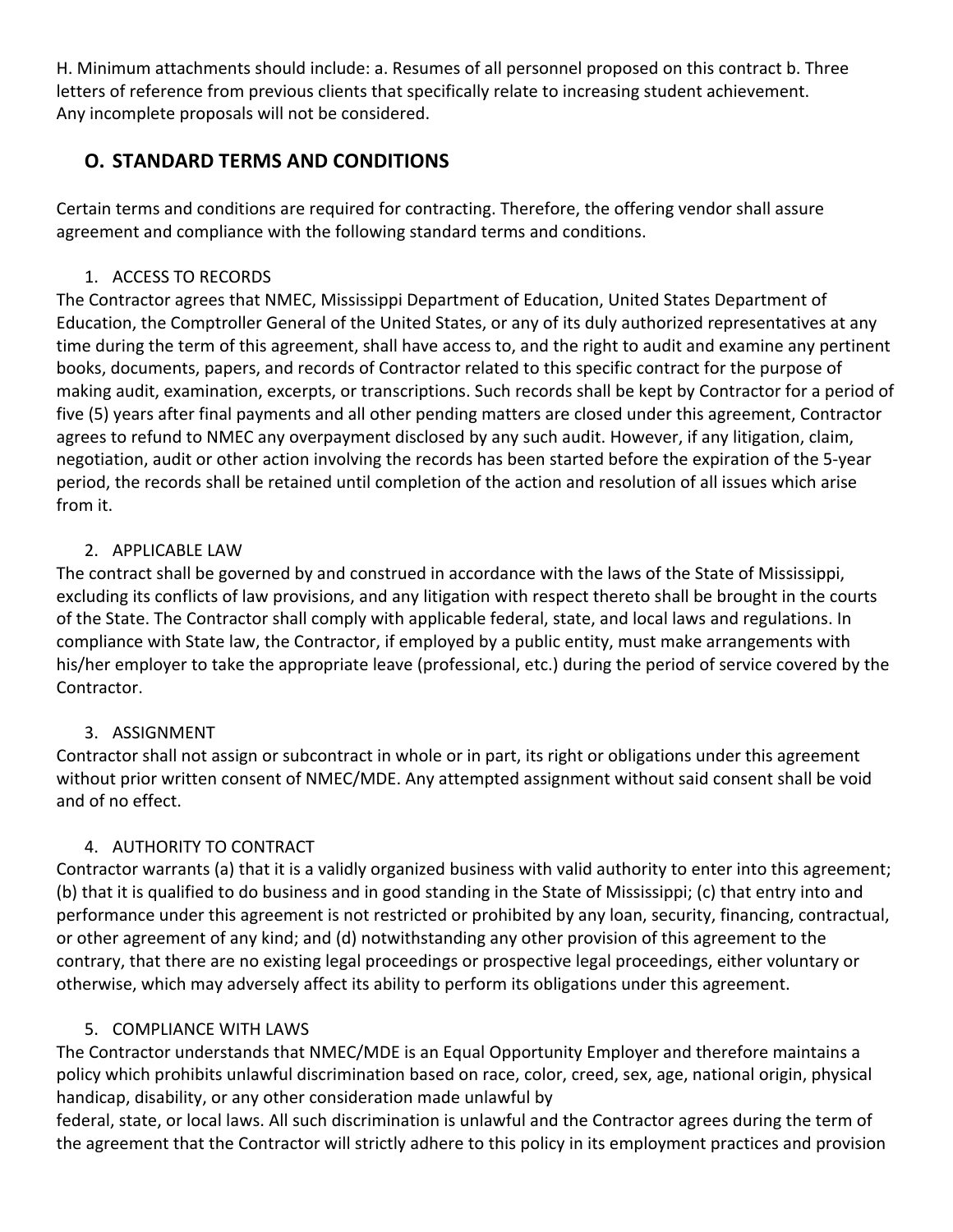of services. The Contractor shall comply with Executive Order 11246 of September 24, 1965, entitled "Equal Employment Opportunity," as amended by Executive Order 11375 of October 13, 1967, and as supplemented by the Department of Labor. All activities under this agreement shall be subject to, all applicable federal, State of Mississippi, and local laws and regulations, as now existing and as may be amended or modified.

### 6. INDEPENDENT CONTRACTOR

The Contractor shall perform all services as an independent contractor and shall at no time act as an agent for NMEC/MDE. No act performed or representation made, whether oral or written, by the contractor with respect to third parties shall be binding on NMEC/MDE.

### 7. COPYRIGHTS AND PATENTS

Contractor (i) agrees that the NMEC/MDE shall determine the disposition of the title to and the rights under any copyright or patent by Contractor or employees on copyrightable material first produced, composed, discovered, or invented in the course of or under this agreement, and (ii) hereby grants to NMEC/MDE a royalty-free, nonexclusive, irrevocable license to reproduce, translate, publish, use and dispose of, and to authorize others to do so, all copyrighted or (copyrightable) work not first produced or composed by Contractor in the performance of this agreement, but which is incorporated in the material furnished under the agreement, provided that such license shall be only to the extent Contractor now has, or prior to the completion of full final settlements of agreement may acquire, the right to grant such license without becoming liable to pay compensation to others solely because of such grant. The Contractor further agrees that all material produced and/or delivered under this contract will not, to the best of the Contractor's knowledge, infringe upon the copyright, patent, or any other proprietary rights of any third party. Should any aspect of the materials become, or in the Contractor's opinion be likely to become, the subject of any infringement claim or suit, the Contractor shall procure the rights to such material or replace or modify the material to make it non-infringing.

### 8. DISCLOSURE OF CONFIDENTIAL INFORMATION

In the event that either party to this agreement receives notice that a third-party requests divulgence of confidential or otherwise protected information and/or has served upon it a subpoena or other validly issued administrative or judicial process ordering divulgence of confidential or otherwise protected information that party shall promptly inform the other party and thereafter respond in conformity with such subpoena to the extent mandated by law. This section shall survive the termination or completion of this agreement. The parties agree that this section is subject to and superseded by Mississippi Code Ann. Section 25-61-1, et.seq.

### 9. EXCEPTIONS TO CONFIDENTIAL INFORMATION

Contractor and NMEC/MDE shall not be obligated to treat as confidential and proprietary any information disclosed by the other party ("the Disclosing Party") which (a) is rightfully known to the recipient prior to negotiations leading to this agreement, other than information obtained in confidence under prior engagements; (b) is generally known or easily ascertainable by non-parties of ordinary skill in the business of the customer; (c) is released by the Disclosing

Party to any other person, firm, or entity (including governmental agencies or bureaus) without restriction; (d) is independently developed by the recipient without any reliance on confidential information; (e) is or later becomes part of the public domain or may be lawfully obtained by the NMEC or the Contractor from any nonparty; or (f) is disclosed with the Disclosing Party's prior written consent.

### 10. MODIFICATION OR RENEGOTIATION

This agreement may be modified, altered or changed only by written agreement signed by the parties hereto. The parties agree to renegotiate the agreement if federal and/or State revisions of any applicable laws or regulations make changes in this agreement necessary.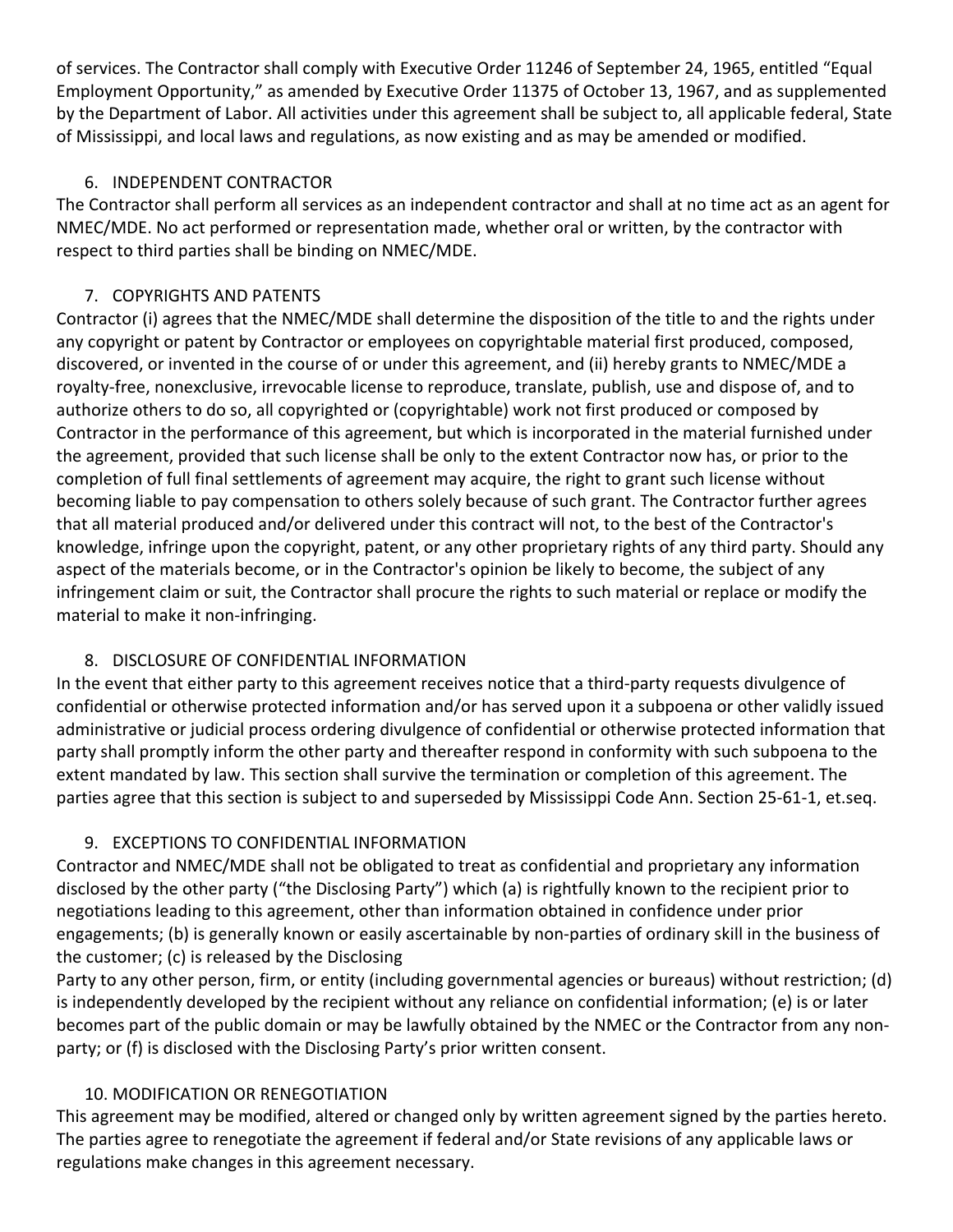#### 11. REPRESENTATION REGARDING CONTINGENT FEES

The Contractor represents that it has not retained a person to solicit or secure a State contract upon an agreement or understanding for a commission, percentage, brokerage, or contingent fee, except as disclosed in the Contractor's bid or proposal.

#### 12. REPRESENTATION REGARDING GRATUITIES

The bidder, offering vendor, or Contractor represents that it has not violated, is not violating, and promises that it will not violate the prohibition against gratuities set forth in Section 7-204 (Gratuities) of the Mississippi Personal Service Contract Procurement Regulations.

#### 13. AVAILABILITY OF FUNDS

It is expressly understood and agreed that the obligation of the NMEC to proceed under this agreement is conditioned upon the appropriation of funds by the Mississippi Department of Education and receipt of state and/or federal funds. If the funds anticipated for the continuing fulfillment of the agreement are, at any time, not forthcoming or insufficient, either through the failure of the federal government to provide funds or of the MDE to appropriate funds or the discontinuance or material alteration of the program under which funds were provided or if funds are not otherwise available to NMEC, NMEC shall have the right upon ten (10) working days written notice to the Contractor, to terminate this agreement without damage, penalty, cost or expenses to the district of any kind whatsoever. The effective date of termination shall be as specified in the notice of termination.

#### 14. STOP WORK ORDER

(1) *Order to stop work*. The Purchasing Agent of NMEC may by written order to the Contractor at any time, and without notice to any surety, require the Contractor to stop all or any part of the work called for by this contract. This order shall be for a specified period not exceeding 90 days after the order is delivered to the Contractor, unless the parties agree to any further period. Any such order shall be identified specifically as a stop work order issued pursuant to this clause. Upon receipt of such an order, the Contractor shall forthwith comply with its terms and take all reasonable steps to minimize the occurrence of costs allocable to work covered by the order during the period of work stoppage. Before the stop work order expires, or within any further period to which the parties shall have agreed, the Business Office of NMEC shall either: (a) cancel the stop work order; or 20 (b) terminate the work covered by such order as provided in the Termination for Default Clause or the Termination for Convenience Clause of this contract.

(2) *Cancellation or Expiration of the Order*. If a stop work order issued under this clause

is cancelled at any time during the period specified in the order, or if the period of the order or any extension thereof expires, the Contractor shall have the right to resume work. An appropriate adjustment shall be made in the delivery schedule or Contractor price, or both, and the contract shall be modified in writing accordingly, if: (a) the stop work order results in an increase in the time required for, or in the Contractor's cost properly allocable to, the performance of any part of this contract; and (b) the Contractor asserts a claim for such an adjustment within 30 days after the end ofthe period of work stoppage; provided that, if the Procurement Officer of MSD decides that the facts justify such action, any such claim asserted may be received and acted upon at any time prior to final payment under this contract.

(3) *Termination of Stopped Work*. If a stop work order is not cancelled and the work covered by such order is terminated for default or convenience, the reasonable costs resulting from the stop work order shall be allowed by adjustment or otherwise.

(4) *Adjustment of Price*. Any adjustment in contract price made pursuant to this clause shall be determined in accordance with the Price Adjustment Clause of this contract.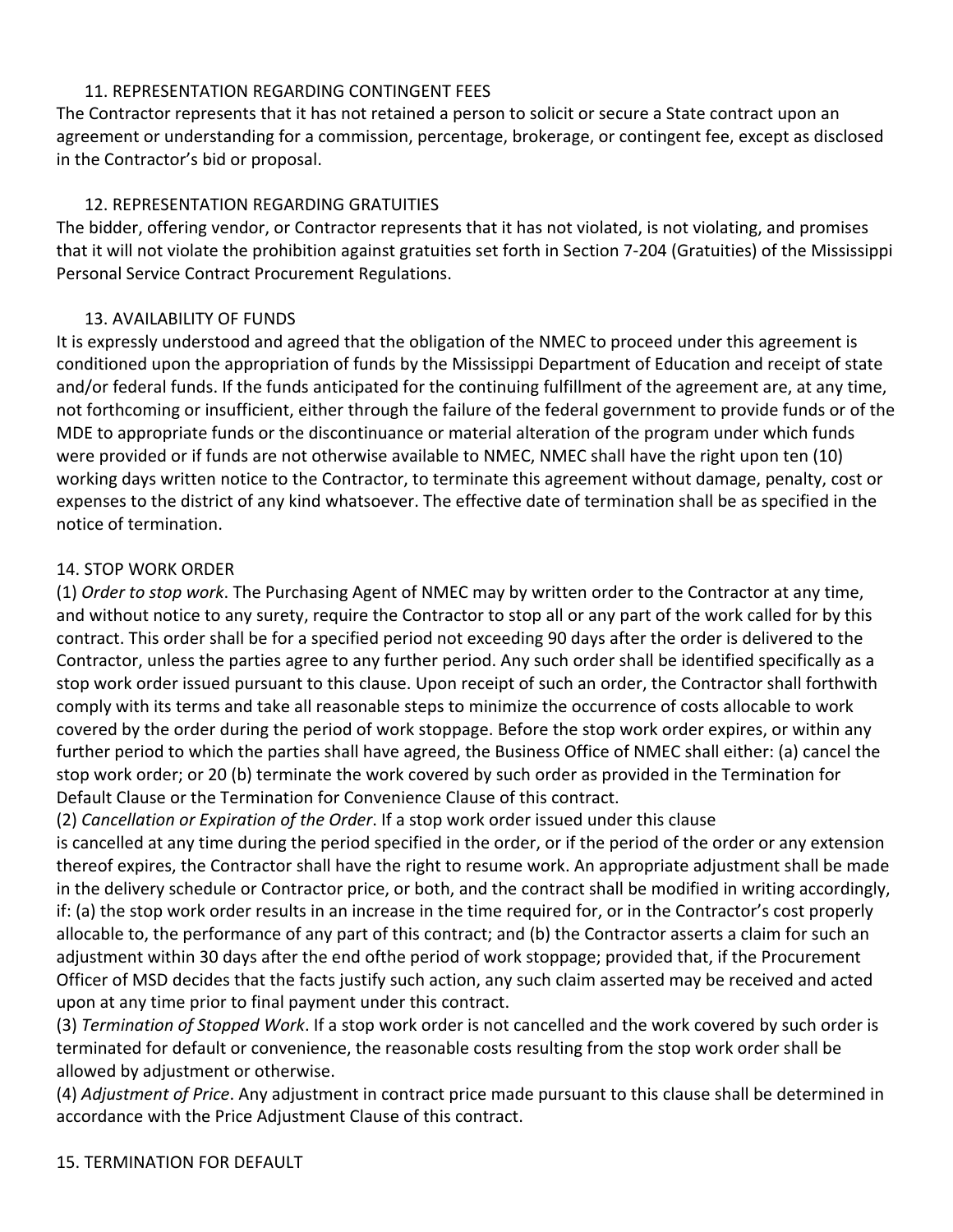(1) *Default.* If the Contractor refuses or fails to perform any of the provisions of this contract with such diligence as will ensure its completion within the time specified in this contract, or any extension thereof otherwise fails to timely satisfy the contract provisions, or commits any other substantial breach of this contract, the Purchasing Agent of NMEC may notify the Contractor in writing of the delay or nonperformance and if not cured in ten days or any longer time specified in writing by the Purchasing Agent of NMEC, such officer may terminate the Contractor's right to proceed with the contract or such part of the contract as to which there has been delay or a failure to properly perform. In the event of termination in whole or in part, the Purchasing Agent of NMEC may procure similar supplies or services in a manner and upon terms deemed appropriate by the Purchasing Agent of NMEC. The Contractor shall continue performance of the contract to the extent it is not terminated and shall be liable for excess costs incurred in procuring similar goods or services.

(2) *Contractor's Duties*. Notwithstanding termination of the contract and subject to any directions from the Purchasing Agent of NMEC, the Contractor shall take timely, reasonable, and necessary action to protect and preserve property in the possession of the Contractor in which the NMEC has an interest.

(3) *Compensation.* Payment for completed services delivered and accepted by NMEC/MDE shall be at the one year and up to two additional years start of the contract established annual price NMEC may withhold from amounts due the Contractor such sums as the Purchasing Agent of NMEC and MDE deems to be necessary to protect NMEC/MDE against loss because of outstanding liens or claims of former lien holders and to reimburse NMEC for the excess costs incurred in procuring similar goods or services.

### (4) *Excuse for Nonperformance or Delayed Performance*.

Except with respect to defaults of Subcontractors, the Contractor shall not be in default by reason of any failure in performance of this contract in accordance with its terms (including any failure by the Contractor to make progress in the prosecution of the work hereunder which endangers such performance) if the Contractor has notified the Purchasing Agent of NMEC within 15 days after the cause of the delay and the failure arises out of causes such as: acts of God; acts of the public enemy; acts of the State and any other governmental entity in its sovereign or contractual capacity; fires; floods; epidemics; quarantine restrictions; strikes or other labor disputes; freight embargoes; or unusually severe weather. If the failure to perform is caused by the failure of a Subcontractor to perform or to make progress, and if such failure arises out of causes similar to those set forth above, the Contractor shall not be deemed to be in default, unless the services to be furnished by the Subcontractor were reasonably obtainable from other sources in sufficient time to permit the Contractor to meet the contract requirements.

(5) Upon request of the Contractor, the Purchasing Agent of NMEC shall ascertain the facts and extent of such failure, and, if such officer determines that any failure to perform was occasioned by any one or more of the excusable causes, and that, but for the excusable cause, the Contractor's progress and performance would have met the terms of the contract, the delivery schedule shall be revised accordingly, subject to the rights of the NMEC under the clause entitled "Termination for Convenience." (As used in this Paragraph of this clause, the term "Subcontractor" means Subcontractor at any tier).

(6) *Erroneous Termination for Default*. If, after notice of termination of the Contractor's right to proceed under the provisions of this clause, it is determined for any reason that the contract was not in default under the provisions of this clause, or that the delay was excusable under the provisions of Paragraph (4) (Excuse for Nonperformance or Delayed Performance) of this clause, the rights and obligations of the parties shall, if the contract contains a clause providing for termination for convenience of NMEC, be the same as if the notice of termination had been issued pursuant to such clause.

(7) *Additional Rights and Remedies.* The rights and remedies provided in this clause are in addition to any other rights and remedies provided by law or under this contract.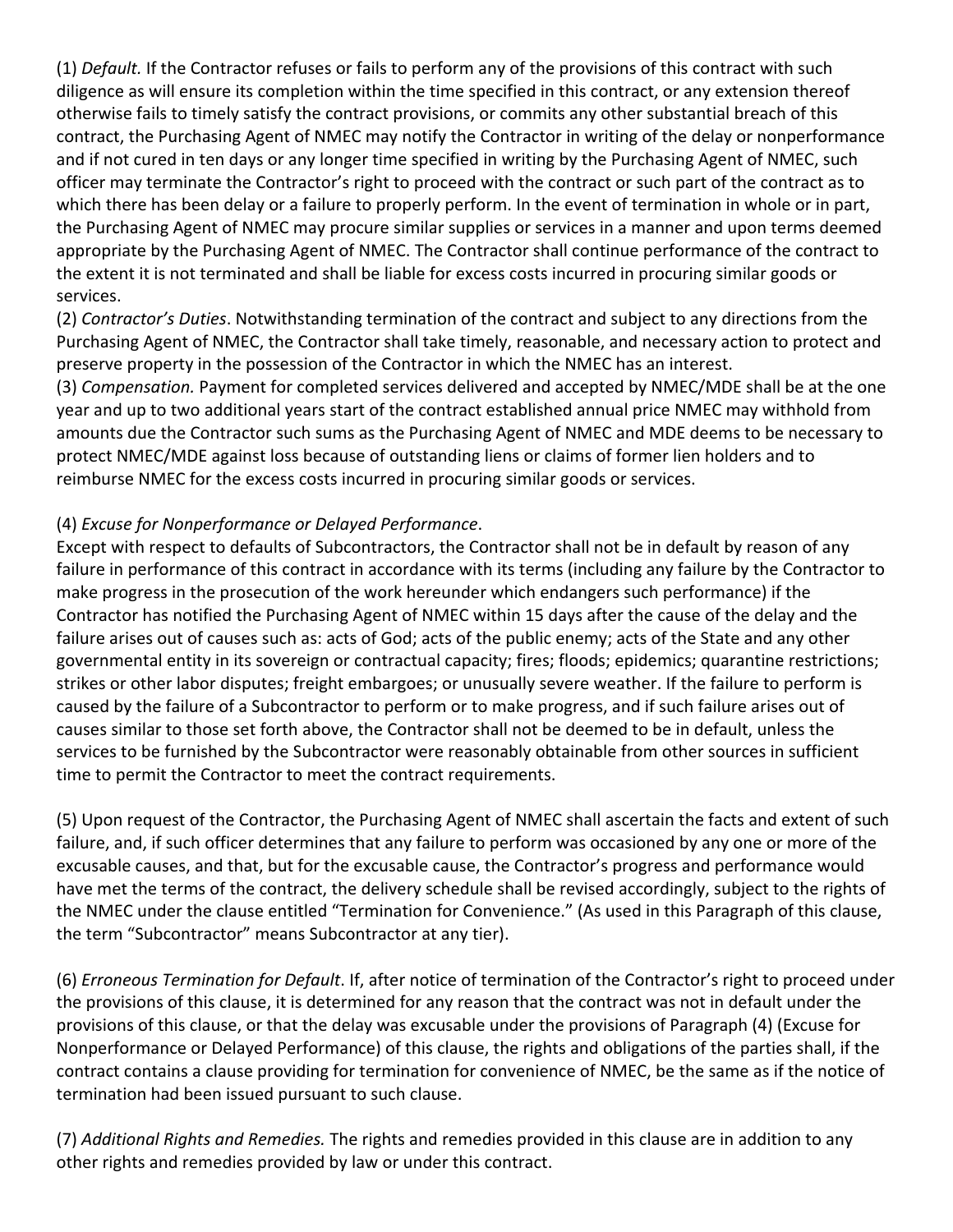#### 16. TERMINATION FOR CONVENIENCE

(1) *Termination*. The Purchasing Agent of NMEC may, when the interests of NMEC so require, terminate this contract in whole or in part, for the convenience of NMEC. The Purchasing Agent of NMEC shall give written notice of the termination to the Contractor specifying the part of the contract terminated and when termination becomes effective.

(2) *Contractor's Obligations.* The Contractor shall incur no further obligations in connection with the terminated work and on the date set in the notice of termination the Contractor will stop work to the extent specified. The Contractor shall also terminate outstanding orders and subcontracts as they relate to the terminated work. The Contractor shall settle the liabilities and claims arising out of the termination of subcontractors and orders connected with the terminated work. The Purchasing Agent of NMEC may direct the Contractor to assign the Contractor's right, title, and interest under terminated orders or subcontracts to the State. The Contractor must still complete the work not terminated by the notice of termination and may incur obligations as are necessary to do so.

#### 17. E-VERIFICATION

The Contractor represents and warrants that it will ensure its compliance with the Mississippi Employment Protection Act, Mississippi Code Annotated §§ 71-11-1 and 71-11-3, and will register and participate in the status verification system for all newly hired employees. The term "employee" as used herein means any person that is hired to perform work within the State of Mississippi. As used herein, "status verification system" means the Illegal Immigration Reform and Immigration Responsibility Act of 1996 that is operated by the United States Department of Homeland Security, also known as the E-Verify Program, or any other successor electronic verification system replacing the E-Verify Program. The Contractor agrees to maintain records of such compliance and, upon request of the State, to provide a copy of each such verification to the State. The Contractor further represents and warrants that any person assigned to perform services hereafter meets the employment eligibility requirements of all immigration laws of these warranties, the breach of which may subject the Contractor to the following: a. termination of this Agreement and ineligibility for any state or public contract in Mississippi for up to three (3) years with notice of such cancellation/termination being made public; b. the loss of any license, permit, certification or other document granted to the Contractor by an agency, department or governmental entity for the right to do business in Mississippi for up to one (1) year; c. or,both. In the event of such termination/cancellation, the Contractor shall also be liable for any additional costs incurred by NMEC due to contract cancellation or loss of license or permit.

#### 18. EQUAL OPPORTUNITY EMPLOYER

The Contractor shall be an equal opportunity employer and shall perform to all affirmative action and other applicable requirements; accordingly, contractor shall neither discriminate nor permit discrimination in its operations or employment practices against any person or group of persons on the ground of race, color, religion, national origin, disability, or sex in any manner prohibited by law. 23

#### 19. BOARD APPROVAL

It is understood that this contract is void and no payment shall be made in the event that the Board of Trustees does not approve this contract.

#### 20. PERSONNEL

Contractor agrees that, at all times, the employees of the contractor furnishing or performing any of the services specified under this agreement shall do so in a proper, workmanlike, and dignified manner.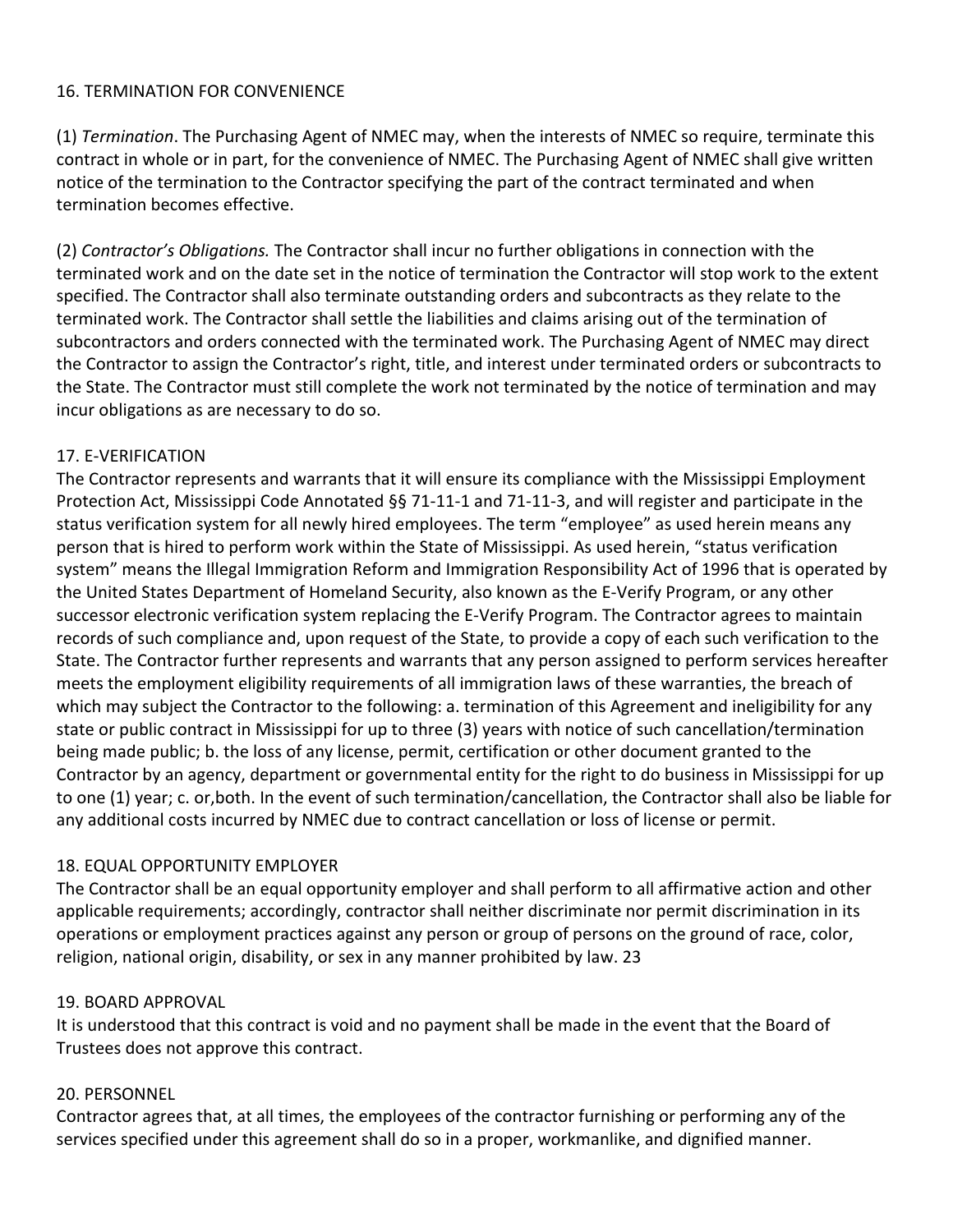#### 21. CONFIDENTIALITY

The Contractor shall agree to assure the confidentiality of any records obtained from NMEC as required by state and federal privacy laws. No information, documents or other material provided to or prepared by the contractor deemed confidential by NMEC pursuant to state and federal privacy laws, shall be made available to any person or organization without the prior approval of NMEC. Any liability resulting from the wrongful disclosure of confidential information on the part of the Contractor shall rest with the Contractor. This includes all student-related data and the contractor is required to comply with all Family Educational Rights and Privacy Act (FERPA) provisions.

### 22. INDEMNIFICATION

To the fullest extent allowed by law, the Contractor shall indemnify, defend, save and hold harmless, protect and exonerate the members of the Mississippi Board of Education, NMEC, and its commission members, officers, employees, agents and representatives, and the State of Mississippi from and against all claims, demands, liabilities, suits, actions, damages, losses, and costs of every kind and nature whatsoever, including, without limitation, court costs, investigative fees and expenses, and attorneys' fees, arising out of or caused by the Contractor and/or its partners, principals, agents, employees and/or Subcontractors in the performance of or failure to perform this agreement. In the State's sole discretion, the Contractor may be allowed to control the defense of any such claim, suit, etc. In the event the Contractor defends said claim, suit, etc., the Contractor shall use legal counsel acceptable to the State; the Contractor shall be solely responsible for all costs and/or expenses associated with such defense, and the State shall be entitled to participate in said defense. The Contractor shall not settle any claim, suit, etc. without NMEC's concurrence, which NMEC shall not unreasonably withhold.

23. DEBARMENT AND SUSPENSION The Contractor certifies that neither it nor its principals: (a) are presently debarred, suspended, proposed for debarment, declared ineligible or voluntarily excluded from covered transactions by any federal department or agency; (b) have, within a three (3) year period preceding this agreement, been convicted of or had a civil judgment rendered against them for commission of fraud or a criminal offense in connection with obtaining, attempting to obtain or performing a public (federal, state or local) transaction or contract under a public transaction; violation of federal or state antitrust statutes or commission of embezzlement, theft, forgery, bribery, falsification or destruction of records, making false statements or receiving stolen property; (c)

(1) *Contractor's Obligations*. The Contractor shall incur no further obligations in connection with the terminated work and on the date set in the notice of termination 24 are presently indicted of or otherwise criminally or civilly charged by a governmental entity with the commission of fraud of a criminal offence in connection with obtaining, attempting to obtain or performing a public (federal, state or local) transaction or contract under a public transaction; violation of federal or state antitrust statutes or commission of embezzlement, theft, forgery, bribery, falsification or destruction of records, making false statements or receiving stolen property, and (d) have, within a three (3) year period preceding this agreement, had one or more public transaction (federal, state or local) terminated for cause or default. See Excluded Parties List System at www.epls.gov.

# **P. ROYALTIES AND PATENTS**

The firm shall pay all royalties and license fees. The firm shall defend all suits or claims for infringement of any patent rights and shall hold the North Mississippi Education Consortium harmless from such loss on account thereof.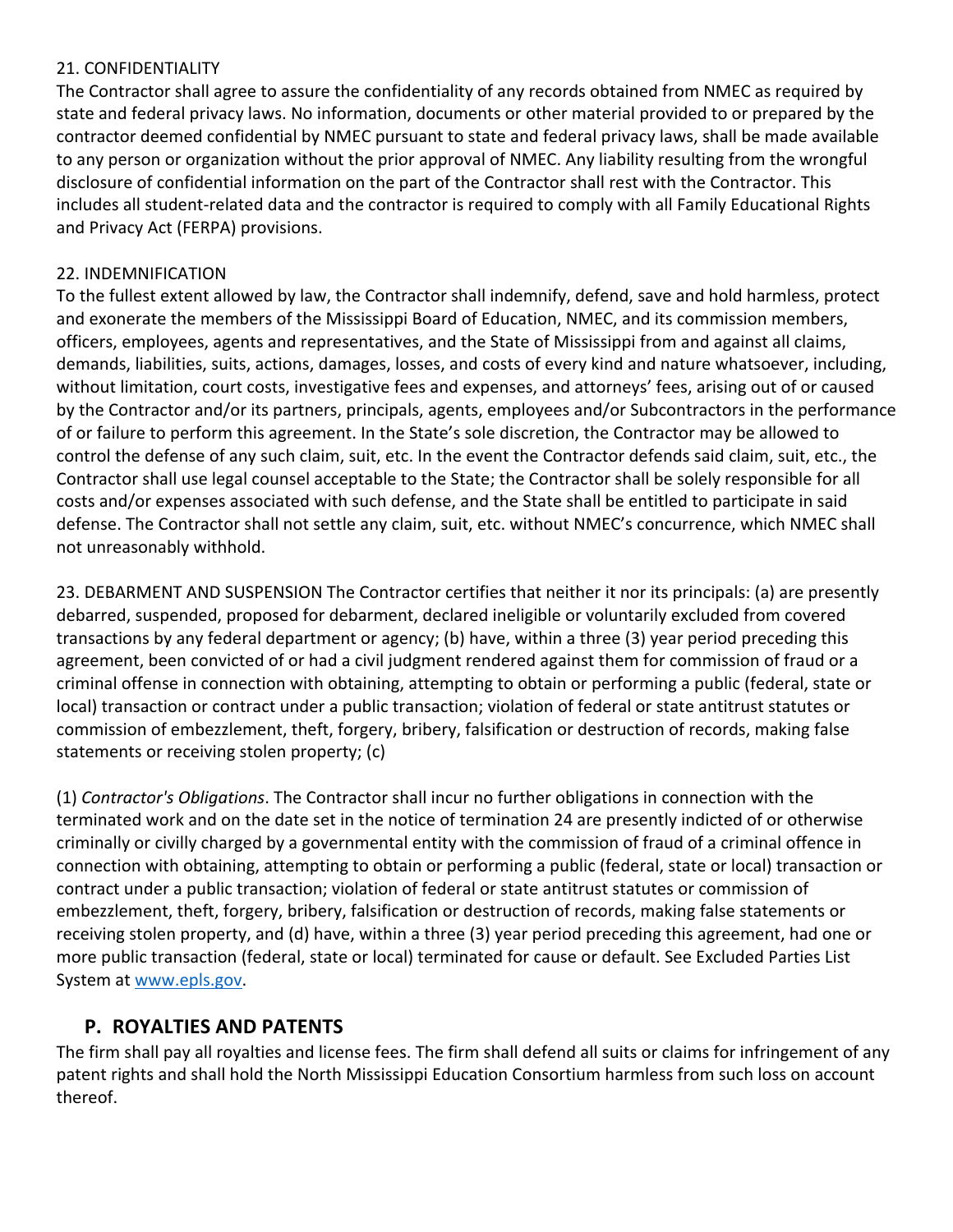• As a bidding vendor, we understand that all of these provisions must be strictly complied with in order to fulfill the contract.

| <b>FIRM</b>  |  |  |
|--------------|--|--|
|              |  |  |
|              |  |  |
|              |  |  |
| <b>BY</b>    |  |  |
|              |  |  |
|              |  |  |
|              |  |  |
| <b>TITLE</b> |  |  |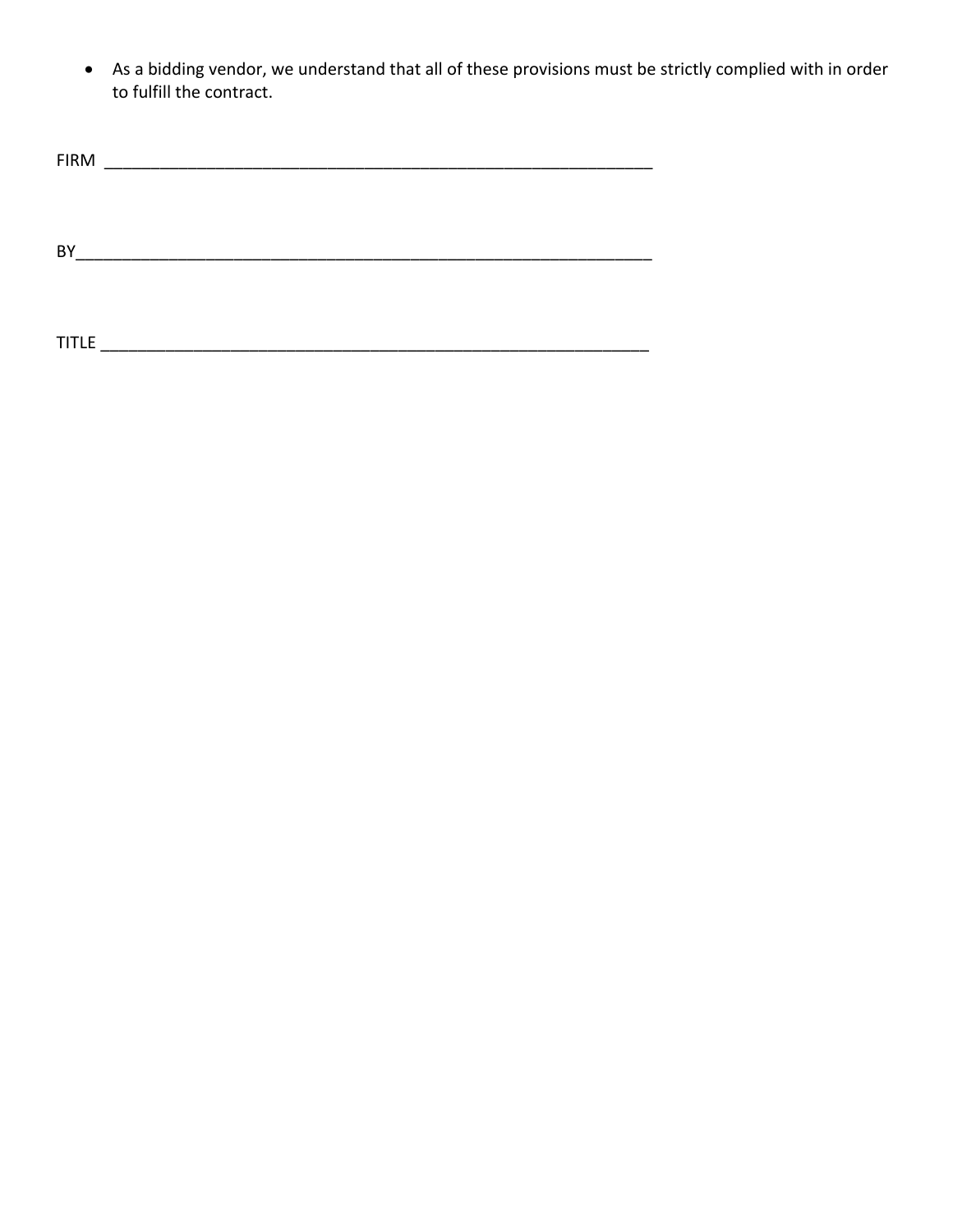# PROSPECTIVE CONTRACTOR'S REPRESENTATION REGARDING CONTINGENT FEES

The prospective contractor represents as a part of such contractor's bid or proposal that such contractor has ( ) or has not ( ) retained any person or agency on a percentage, commission, or other contingent arrangement to secure this contract.

\_\_\_\_\_\_\_\_\_\_\_\_\_\_\_\_\_\_\_\_\_\_\_\_\_\_\_\_\_\_\_\_\_\_\_\_\_\_\_\_\_\_\_\_\_\_\_\_\_\_\_\_\_\_ \_\_\_\_\_\_\_\_\_\_\_\_\_\_\_\_\_\_\_\_\_\_\_\_\_\_\_\_

Offering Vendor Signature **Date** Date Date

Title of Request for Proposal